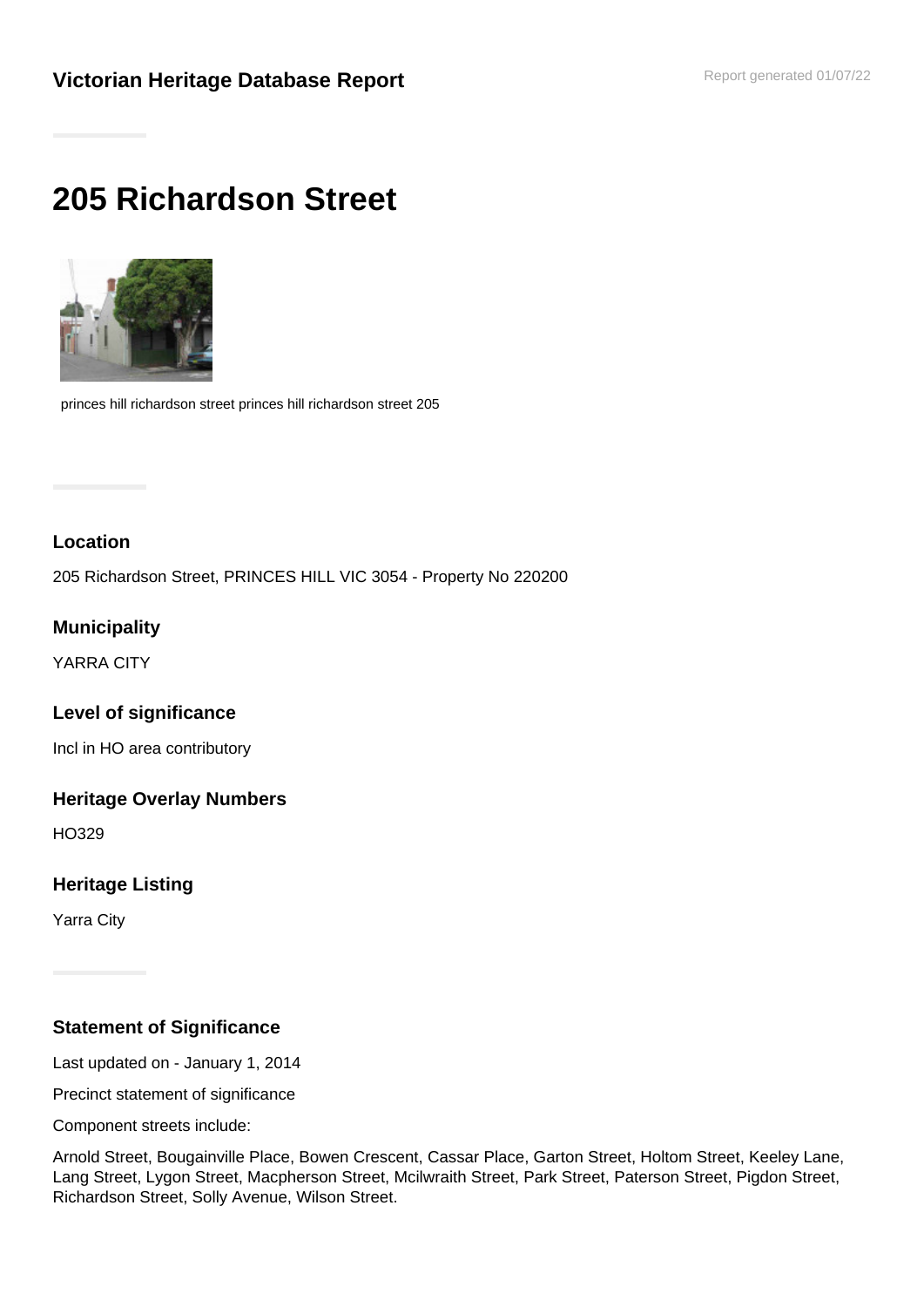#### Statement of Significance

#### What is significant?

#### Subdivision form

In 1855 the whole of the area now known as Carlton, including Princes Hill and North Carlton, formed part of Princes Park on the South Ward of the municipality of Melbourne. The Crown land between the cemetery and Pigdon Street was subdivided by the government in 1876-79. The 1879 survey plan shows the new street grid, bounded on the west side by part of the former Princes Park carriage drive (now known as Bowen Crescent).

The street layout of Princes Hill was by government survey, as had been the case with North Carlton, and this ensured that planned and regular development occurred from the outset. By 1878 at least twelve dwellings had been erected, and development continued rapidly thereafter. With the exception of a few blocks to the north of the area, few vacant sites remained after the First World War.

In Princes Hill, both the streets and generous rear service lanes appeared in the government subdivision, leaving less to the whims of private developers. The use of service lanes was a deliberate Victorian-era design feature to separate the utilitarian functions from formal ones. The subdivision design also enhances the aesthetic beauty of streetscapes, consisting of decorative house facades and gardens that were viewed, as a whole, over low fences. Utilitarian features such as driveways, crossovers, stables and garages were deliberately minimised in the streetscape.

#### Landscape character

The original planning of the area, with wide streets and parks along two of the four boundaries, has created a precinct with a sense of spaciousness that contrasts with the closeness of the predominant row houses development and the small front setbacks and gardens.. The overwhelming dominance of one storey housing, interspersed with a maximum of two-storeys, is a key factor which enhances this spacious character. In addition, specific landscape elements such as the wide Pigdon Street boulevard, with its significant avenue of palms and adjoining reserves, and the adjoining Melbourne General Cemetery and Princes Park, all enhance the period landscape character in the area.

#### Commercial and civic development

Commercial development in this area was minimal. Apart from the traditional corner shop, most of the shops were developed in a strip along Lygon Street.

Public and community buildings are few, but significant places that date from the area's early period of development include the Princes Hill Primary School, in Pigdon Street. At the southern end of the precinct is St Michael's Anglican Church and hall, on the corner of McIlwraith and Macpherson Streets, opposite the Melbourne General Cemetery.

#### **Transport**

The Royal Park to Clifton Hill railway, part of the Inner Circle Railway, opened in May 1888, with North Carlton station located at the corner of Park and Arnold Streets. Tramways, active from the 1880s, facilitated residential development within the area and commercial development on its perimeter.

The Inner Circle passenger train link from Clifton Hill to Melbourne (Princes Bridge station) was completed in 1901 and operated until 1948 which explains the popularity of Princes Hill and North Carlton for housing development in the Edwardian and inter-war eras. Good and near original examples of large interwar houses face Lygon Street (see Ridgeway house, 471-475 Lygon St, 1926 and Dr Chambers house and surgery, 609-615 Lygon St, 1926).

#### Main development period

The main development period evident in the Princes Hill Heritage Overlay Area is that of the Victorian and Edwardian-eras era with a contribution from some well preserved inter-war buildings and individually significant places ofall eras.

#### Contributory elements

Princes Hill Heritage Overlay Area contributory elements include (but not exclusively) generally attached and some detached Victorian-era and Edwardian-era one and two-storey house groups and rows having: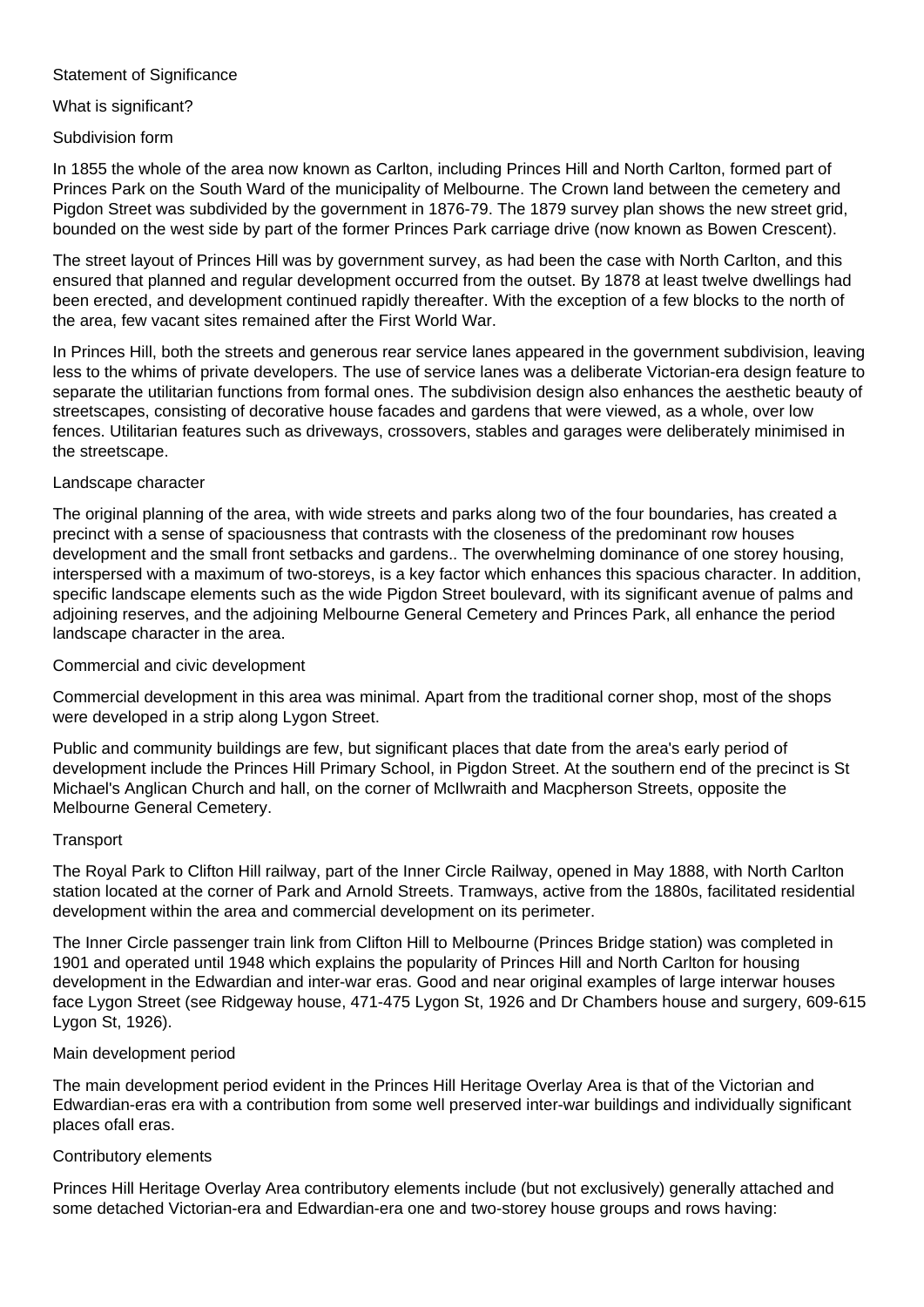. Pitched gabled or hipped roofs, set behind facade parapets in the Victorian-era and exposed in the Edwardianera and inter-war houses;

. Face brick (red, bichrome and polychrome) or stucco walls;

. Corrugated iron and slate roof cladding, with some Marseilles pattern unglazed terra-cotta tiles in the Edwardian and inter-war eras;

. Chimneys of either stucco finish (with moulded caps) or of matching face brickwork with corbelled capping courses;

. Post-supported verandah elements or porches facing the street, with cast-iron (Victorian and Edwardian-eras) or timber detailing (Edwardian-era);

. Less than 40% of the street wall face comprised with openings such as windows and doors;

. Front gardens, originally bordered by timber or iron picket front fences of around 1m height for the Victorianera, timber picket fences for the Edwardian-era and inter-war and wire fabric on a timber frame for interwar houses;

. Rear and side lanes, with face brick (red) privies set on lanes, (red) and stables with lofts to the larger houses; also

. Corner shops and residences, with display windows and zero boundary setbacks.

Contributory elements also include typically attached Victorian-era and Edwardian-era mainly two-storey shop and residence rows in the major north south streets, having:

. facade parapets, with pitched roofs behind;

- . face brick (red, dichrome and polychrome) or stucco walls;
- . corrugated iron and slate roof cladding;

. Chimneys of either stucco finish (with moulded caps) or of matching face brickwork with corbelled capping courses and chimney pots;

. Post-supported, mainly Corporation Style iron street verandahs as shown on the MMBW Detail Plans (89),

. Less than 40% of the street upper wall face taken up with openings such as windows;

. No front or side setbacks; also

. Timber framed display windows and entry recesses.

Contributory elements also include:

. Well preserved buildings including one and attic-storey detached houses and two storey flat buildings from the pre Second War era;

. Mature street tree plantings (palms, plane and elm trees);

. Government designed, regular rectilinear allotment layout, with regular street patterns and widths, wide service lanes, and with Pigdon St as a major planted boulevard;

. Views to adjoining parklands and the Melbourne General Cemetery; and

. Public infrastructure, expressive of the Victorian and Edwardian-eras such as bluestone pitched lane and road paving, crossings, stone kerbs, and channels, iron bollards and gas lamp bases, and asphalt paved footpaths.

How is it significant?

HO329 Princes Hill Heritage Overlay Area is **aesthetically and historically** significant to the City of Yarra (National Estate Register [NER] Criteria E1, A4)

Why is it significant?

The Princes Hill Heritage Overlay Area is significant:

. As a highly intact example of a mid to late 19th and early 20th century, middle-class inner Melbourne residential area, with associated perimeter commercial strip development, wide streets, regular allotment sizes and street layout - all providing a strong and well defined residential character that demonstrates the functions of daily life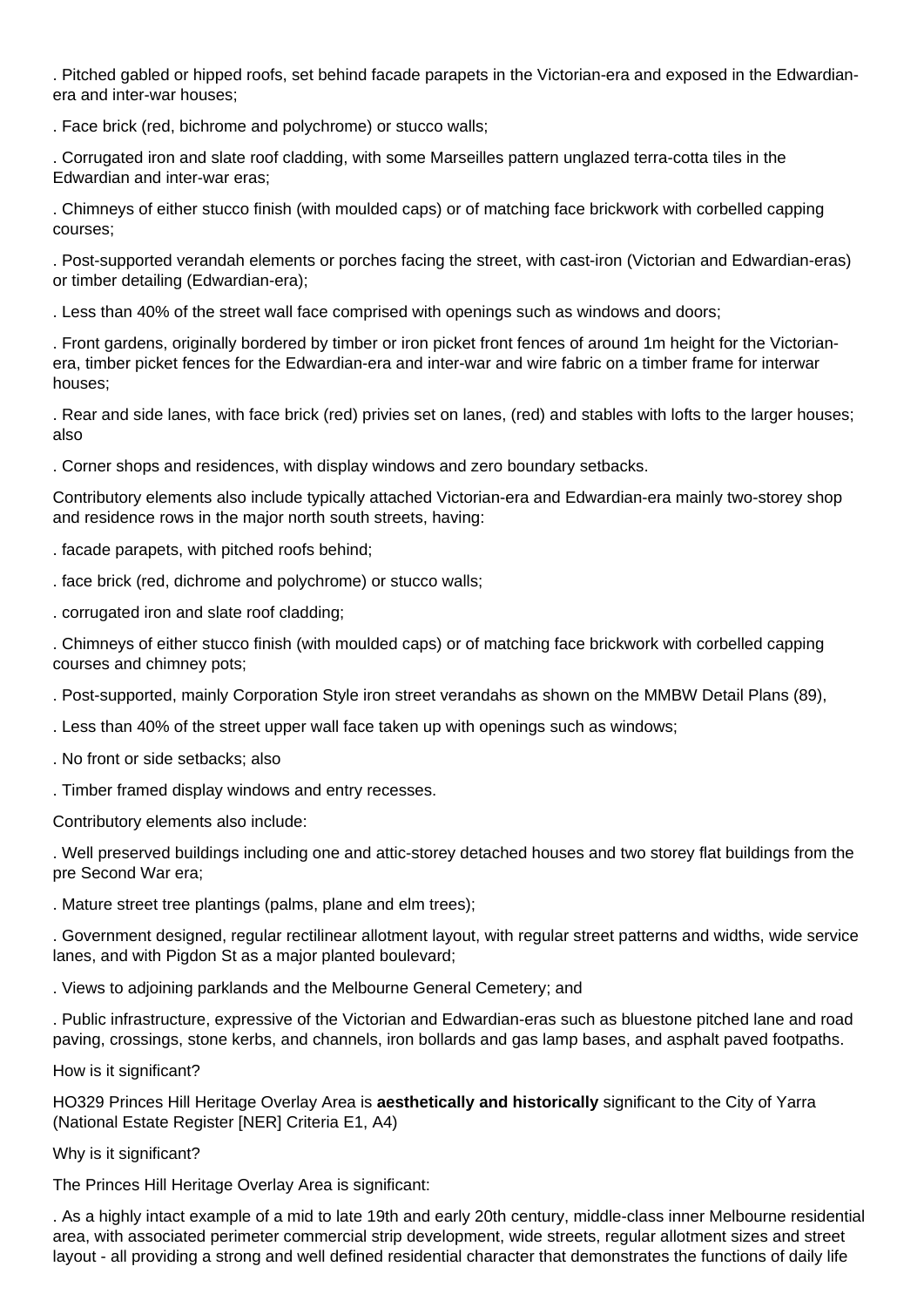as they were in that era;,

. As a fine illustration of Victorian and Edwardian-era domestic architecture with many highly decorated onestorey attached houses, interspersed with a some of two storeys and some detached villas, most with verandahs and all with steeply pitched hipped and/or gableroofs and chimneys and some ornamental parapets, all creating a picturesque skyline which contributes to the aesthetic beauty of the streetscapes in an area of traditional high density development;

. For the well-preserved utilitarian features of the area's residential development, with many stable loft buildings that face spacious rear lanes and the deliberately siting of driveways, crossovers and stables/garages away from the street frontages, in rear lanes, as a key aspect of Victorian-era life;

. For the large number of contributory and individually significant buildings, including the Edwardian terraces, and freestanding villas from the Victorian, Edwardian and inter-war eras that are outstanding for their extent, exuberance of the architectural detail, richness and intactness - reflecting the affluence of many of the inhabitants of this area, particularly in the late 19th century;

. For the individually significant buildings from all eras, as well as visually related and well preserved examples from key periods in the City's history, specifically the individually significant post Edwardian-era buildings, including the 1970s Brutalist Princes Hill Secondary College(former High School), detached inter-war villas and flat blocks, with good detached house examples set along the wider streets such as Lygon and Pigdon Streets;

. For the early engineering and infrastructure such as the street, lane and allotment layouts, original or early materials for bluestone kerbs, guttering, lanes, crossovers, asphalt footpaths and roads, and the presence of some mature exotic street trees, provide an important setting for this collection of significant buildings;

. For its distinctive urban landscape character, with the Melbourne General Cemetery, public reserves and Princes Park along three boundaries plus the school reserve along the north boundary, combining to create a spaciousness setting for the dense urban character of the area's dominant row house development;

. For the key views to significant urban landmarks and landscapes, including St Michael's Church and Hall, the Melbourne General Cemetery and Princes Park (as visual connections to the earlier history of the area), the Pigdon Street avenue of palms and the Gallagher Reserve (Inner Circle Railway), with physical links to the area's origins retained in the form of the former Princes Park carriage drive (now Bowen Crescent) and views to the park itself along the east-west streets of the area.

References

89 See MMBW Detail Plan 1196 of 1899

| Heritage<br>Study/Consultant | Yarra - Carlton, North Carlton and Princes Hill Conservation Study, Nigel Lewis and<br>Associates, 1984; Yarra - City of Yarra Heritage Review, Allom Lovell & amp;<br>Associates, 1998; Yarra - City of Yarra Review of Heritage Overlay Areas, Graeme<br>Butler & Associates, 2007; |
|------------------------------|---------------------------------------------------------------------------------------------------------------------------------------------------------------------------------------------------------------------------------------------------------------------------------------|
| Construction dates           | 1877.                                                                                                                                                                                                                                                                                 |
| <b>Other Names</b>           | House,                                                                                                                                                                                                                                                                                |
| <b>Hermes Number</b>         | 89397                                                                                                                                                                                                                                                                                 |
| <b>Property Number</b>       |                                                                                                                                                                                                                                                                                       |

## **Physical Description 2**

Construction date (Rate Books), corner site; early form